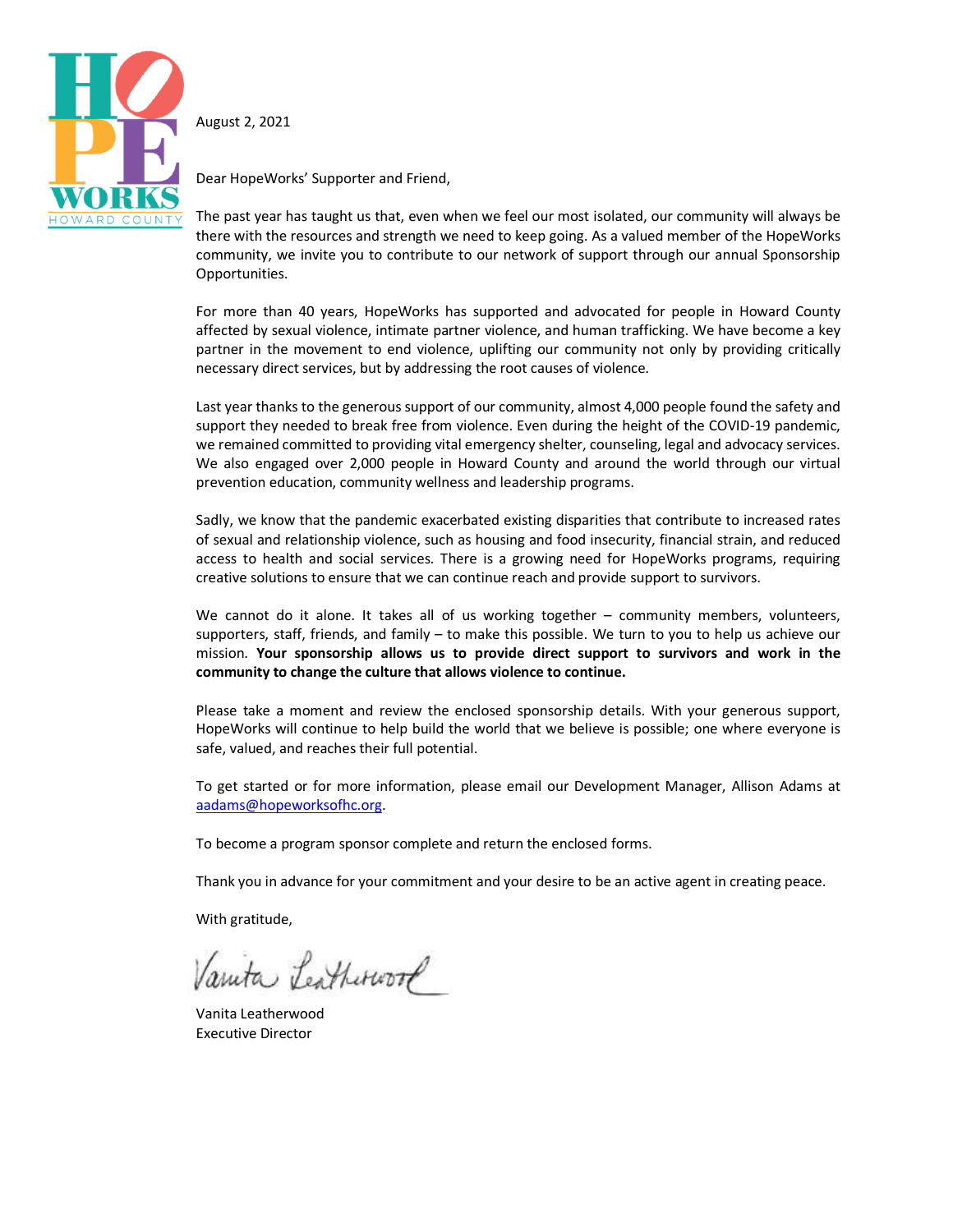

## Mission Sponsor: \$7,500

- Press release announcing sponsorship
- Welcome Gift
- Hyperlink logo on our website
- Hyperlink logo in our monthly e-newsletter
- Hyperlink logo in our *How Hope Works* e-newsletter
- Quarterly recognition on social media
- Mention of sponsorship during our award winning podcast
- Complimentary tickets (4) to one event

## Vision Sponsor: \$5,000

- Press release announcing sponsorship
- Welcome Gift
- Hyperlink logo on our website
- Hyperlink logo in our monthly e-newsletter
- Hyperlink logo in our *How Hope Works* e-newsletter
- Quarterly recognition on social media
- Complimentary tickets (2) to one event

# Values Sponsor: \$2,500

- Press release announcing sponsorship
- Welcome Gift
- Hyperlink logo on our website
- Hyperlink logo in our monthly e-newsletter
- Quarterly recognition on social media

## • Sponsor representative given 2-3 minutes to speak at one event\*

- Special thanks and verbal recognition during spring sponsored fundraising events (third party fundraisers excluded)
- Signage at spring events\*
- Choice of one Project Sponsorship (Youth Leadership or Our Voice)
- Company supplied promotional materials displayed at certain events (Must be HopeWorks approved)
- Special thanks and verbal recognition during spring sponsored fundraising events (third party fundraisers excluded)
- Signage at spring events\*
- Choice of one Program Sponsorship (Our Earth, *Cultivate* youth arts magazine or Survivor's Self-care Day)
- Company supplied promotional materials displayed at certain events (Must be HopeWorks approved)
- Special thanks and verbal recognition during spring sponsored fundraising events (third party fundraisers excluded)
- Signage at spring events\*
- Sponsorship of a Support Group
- Company supplied promotional materials displayed at certain events (Must be HopeWorks approved)

# Hope Sponsor: \$1,000

- Press release announcing sponsorship
- Welcome Gift
- Hyperlink logo on our website
- Hyperlink logo in our monthly e-newsletter
- \* Events may be held virtually or in-person
- Special thanks and verbal recognition during spring sponsored fundraising events (third party fundraisers excluded)
- Signage at spring events\*
- Sponsorship of two Community Dialogue Programs

**-over-**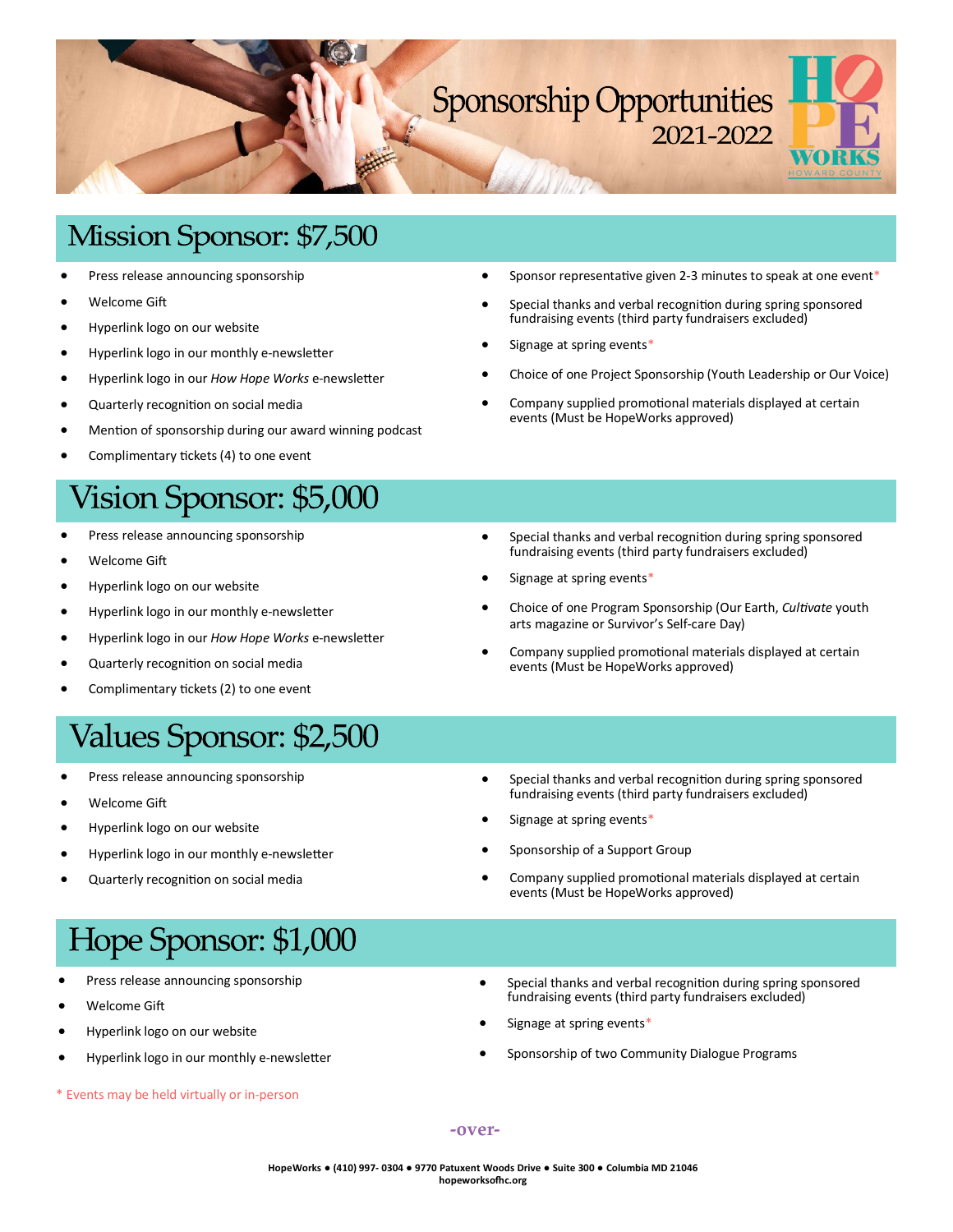# **Sponsorship Opportunities** 2021-2022

# **Advocate Sponsor: \$500**

- Welcome Gift
- Hyperlink logo on our website
- Special thanks and verbal recognition during spring sponsored fundraising events (third party fundraisers excluded)
- Signage at spring events\*
- Sponsorship of a Training

# Change Agent Sponsor: \$250

- Welcome Gift
- Hyperlink logo on our website
- Sponsorship of an Outreach Event

• Special thanks and verbal recognition during spring sponsored fundraising events (third party fundraisers excluded)

## **Program and Project Descriptions**

## **Projects**

**Youth Leadership Project:** service-learning programs for teens promoting healthy relationships, behaviors, and attitudes. The goal of the project is to inspire introspective thinking, social consciousness and the use of these concepts to reduce interpersonal violence.

**Our Voice Project:** eight unique programs providing opportunities for survivors of sexual and intimate partner violence to connect and support each other, develop leadership, and work together for change. Includes the Our Voice Advisory Council, Preservation Circle, Poetry N2 Wellness, Self-care & the Healing Journey, Journaling Our Voice, and more.

## **Programs**

**Our Earth:** youth leaders and survivors work together on this an environmental justice program where they tend to, plant and harvest a community garden that will benefit HopeWorks' clients. The program serves as a backdrop for discussing food deserts, access to clean water, the benefits of connecting with each other, the restorative aspects of being in nature, civic ecology, and the environmental injustices that disproportionally affect those who are marginalized.

*Cultivate***:** an arts magazine focusing on activating youth voices in the fight for equality, justice and change.

**Survivor's Self-care Day:** a day of interactive workshops designed reflection, sharing, learning and collectively celebrating surviving and thriving.

**Community Dialogue Program:** bimonthly forums to learn about issues related to sexual and intimate partner violence from guest speakers, panelists, or agency facilitators.

## **Support Groups**

We currently offer four support groups: a women's support group for those who are currently or recently experienced emotional abuse; a group for survivors of human trafficking; a group for long-term survivors looking to begin or maintain healing; and a support group for Black women survivors.

## **Educational Workshops & Professional Trainings**

We deliver prevention education and trainings for professionals in Howard County. Program audiences include elementary, middle and high school students, faculty and staff, hospital staff, PTAs, faith communities, youth groups, human services employees, law-enforcement, therapists, counselors, and civic groups.

## **Outreach**

Through community conversations on topics like equity, healthy relationships, social justice, personal power, healthy masculinity and affirming space we set the groundwork for building connections, individual and community transformations, and the skills to move from silent bystander to an informed agent of change.

\* Events may be held virtually or in-person